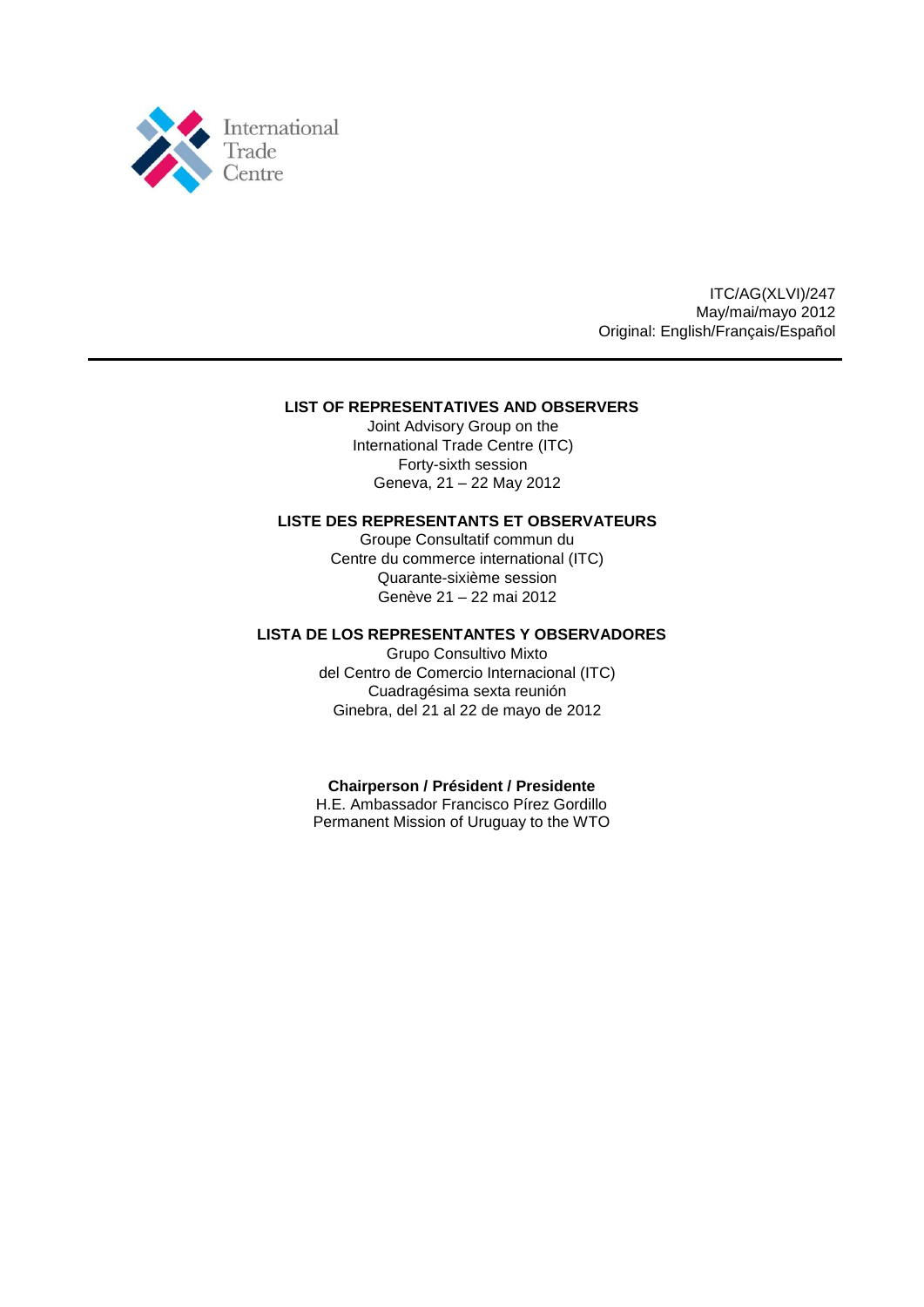| <b>ALGERIA</b>      | M. Boumediène Mahi<br>Conseiller                                                                                                                                                                                                                                                                                                                                                                                                                                                                                                                                                                                    |
|---------------------|---------------------------------------------------------------------------------------------------------------------------------------------------------------------------------------------------------------------------------------------------------------------------------------------------------------------------------------------------------------------------------------------------------------------------------------------------------------------------------------------------------------------------------------------------------------------------------------------------------------------|
| <b>ANGOLA</b>       | M. Carlos Alberto Marques<br>Directeur National du Commerce Externe du Ministère du Commerce                                                                                                                                                                                                                                                                                                                                                                                                                                                                                                                        |
|                     | Mr. Gilberto Antonio<br><b>Assistant Multilateral</b><br>Mission Permanent - Representation Commerciale                                                                                                                                                                                                                                                                                                                                                                                                                                                                                                             |
| <b>ARGENTINE</b>    | Sr. Alexis Am<br><b>Primer Secretario</b><br>Misión Permanente de la República Argentina ante la Oficina de las<br>Naciones Unidas en Ginebra                                                                                                                                                                                                                                                                                                                                                                                                                                                                       |
| <b>AUSTRALIA</b>    | Mr. Marcus Bartley Johns<br>Second Secretary<br>Permanent Mission of Australia to the WTO                                                                                                                                                                                                                                                                                                                                                                                                                                                                                                                           |
| <b>BARBADOS</b>     | Mme Emalene Marcus-Burnett<br>Counsellor<br>Permanent Mission of Barbados to the United Nations Office at Geneva                                                                                                                                                                                                                                                                                                                                                                                                                                                                                                    |
| <b>BELARUS</b>      | Ms. Irina Arzhankova<br><b>First Secretary</b><br>Permanent Mission to the United Nations Office in Geneva                                                                                                                                                                                                                                                                                                                                                                                                                                                                                                          |
| <b>BELGIUM</b>      | Mme Marie-Charlotte Annez de Taboada<br>Attaché<br>Mission permanente de la Belgique auprès de l'Office des Nations Unies et<br>des Institutions spécialisées à Genève                                                                                                                                                                                                                                                                                                                                                                                                                                              |
| <b>BOTSWANA</b>     | H.E. Mr. Mothusi Bruce R. Palai<br>Ambassador<br>Permanent Representative to the WTO<br>Ms. Mmanjabela Nnana Tshekega<br>Trade Attaché<br>Permanent Mission of the Republic of Botswana to the United Nations Office<br>and other International Organizations at Geneva<br>Mr. Michael Manowe<br>Agriculture Attaché<br>Permanent Mission of the Republic of Botswana to the United Nations Office<br>and other International Organizations at Geneva<br>Mr. Mpho Martin<br>Intern<br>Permanent Mission of the Republic of Botswana to the United Nations Office<br>and other International Organizations at Geneva |
| <b>BRAZIL</b>       | Mr. Maurício Correia<br>Deuxième secrétaire<br>Mission permanente du Brésil auprès de l'Organisation Mondiale du<br>Commerce et des autres organisations économiques à Genève                                                                                                                                                                                                                                                                                                                                                                                                                                       |
| <b>BURKISA FASO</b> | Mme Fatimata Nimbrata Yonli Sawadogo<br>Attaché Ambassade<br>Mission permanente du Burkina Faso auprès de l'Office des Nations Unies et                                                                                                                                                                                                                                                                                                                                                                                                                                                                             |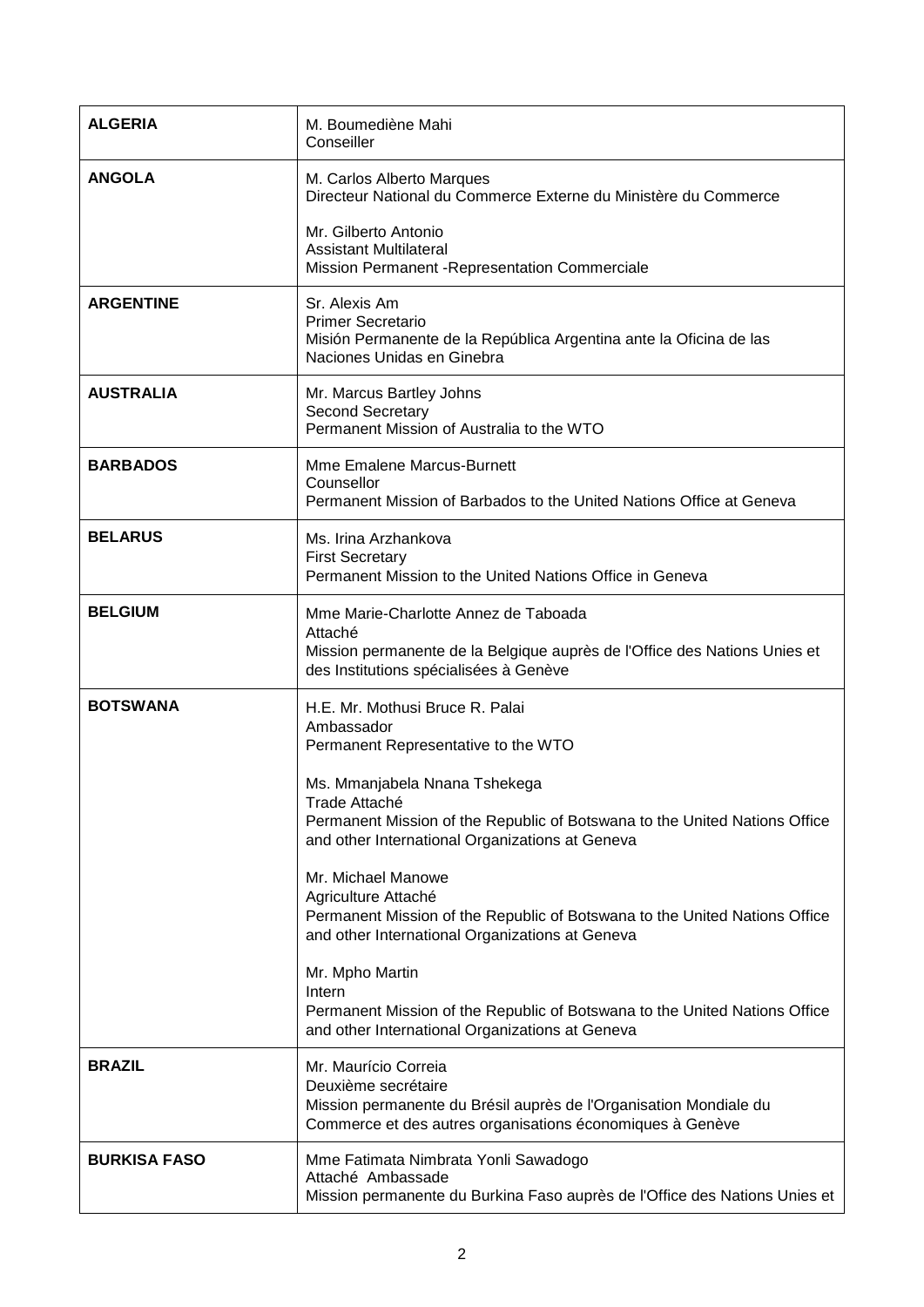|                           | des autres Organisations internationales à Genève                                                                                                                                                                                          |
|---------------------------|--------------------------------------------------------------------------------------------------------------------------------------------------------------------------------------------------------------------------------------------|
| <b>BURUNDI</b>            | M. Léonard Minani<br><b>Premier Conseiller</b><br>Mission permanente de la République du Burundi auprès de l'Office des<br>Nations Unies et des autres organisations internationales à Genève                                              |
| <b>CANADA</b>             | Mr. Hugo Cameron<br><b>First Secretary</b><br>Permanent Mission of Canada to the World Trade Organization                                                                                                                                  |
| <b>CHINA</b>              | Mr. Kai Huang<br><b>Third Secretary</b><br>Permanent Mission to the United Nations Office in Geneva                                                                                                                                        |
| <b>CROATIA</b>            | Mme Jasna Dervis<br><b>Minister Counselor</b><br>Permanent Mission of the Republic of Croatia to the United Nations Office<br>and other International Organizations at Geneva                                                              |
| <b>CYPRUS</b>             | Ms. Myrianthi Spathi<br><b>Second Secretary</b><br>Permanent Mission of the Republic of Cyprus<br>Ms. Johanna Ifestou de Paredes<br><b>Special Advisor</b><br>Permanent Mission of the Republic of Cyprus                                  |
| <b>CZECH REPUBLIC</b>     | Mr. Jan Walter<br><b>Third Secretary</b><br>Permanent Mission of the Czech Republic to the United Nations Office and<br>Other International Organizations at Geneva                                                                        |
| <b>DENMARK</b>            | Ms. Sofie Hermann Flensborg<br>Attaché<br>Permanent Mission of Denmark to the United Nations Office and Other<br>International Organizations at Geneva                                                                                     |
| <b>DJIBOUTI</b>           | Ms. Oubah Moussa Ahmed<br>Conseillère économique<br>Mission permanente de la République de Djibouti auprès de l'Office des<br>Nations Unies et des autres organisations internationales à Genève                                           |
| <b>DOMINICAN REPUBLIC</b> | Sra Magaly Bello de Kemper<br>Ministro Consejero<br>Misión Permanente ante la OMC                                                                                                                                                          |
| <b>EGYPT</b>              | H.E. Ambassador Hisham M. Badr<br>Permanent Mission of the Arab Republic of Egypt<br>Mr. Esam Ashour<br>Counsellor<br>Permanent Mission of the Arab Republic of Egypt to the United Nations<br>Office, Specialized Agencies and to the WTO |
| <b>EL SALVADOR</b>        | Sra Carmen Elena Castillo<br>Ministro Consejero<br>Misión Permanente ante la Oficina de las Naciones Unidas en Ginebra<br>Ms. Katia Carballo                                                                                               |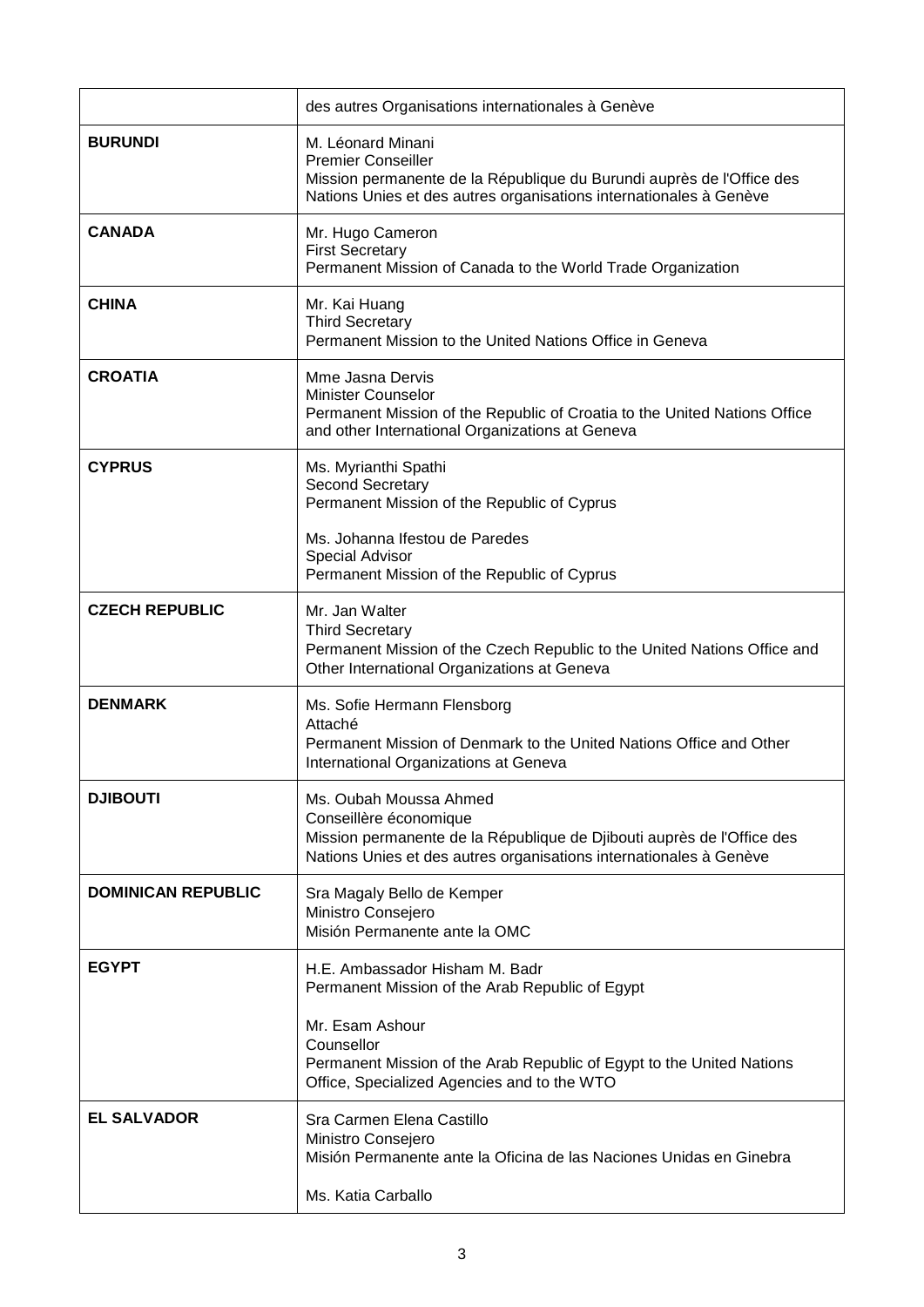|                | Consejera<br>Misión Permanente de la República de El Salvador ante la OMC                                                                                                                                                                  |
|----------------|--------------------------------------------------------------------------------------------------------------------------------------------------------------------------------------------------------------------------------------------|
| <b>FINLAND</b> | Mr. Pasi-Heikki Vaaranmaa<br>Minister-Counsellor<br>Permanent Mission of Finland to the United Nations Office and International<br>Organizations at Geneva                                                                                 |
|                | Ms. Sari Laaksonen<br><b>Commercial Secretary</b><br>Ministry for Foreign Affairs, Helsinki                                                                                                                                                |
| <b>FRANCE</b>  | M. François Riegert<br>Délégué permanent<br>Mission Permanente près l'OMC                                                                                                                                                                  |
|                | Mme Michèle Nissen-Sageot<br>Conseillère (Affaires économiques)<br>Mission Permanente près l'OMC                                                                                                                                           |
|                | Ms. Laura Domergue<br>Intern<br>Delegation de la France                                                                                                                                                                                    |
|                | Ms. Annette Chammas<br><b>Counsellor Development Policy</b><br>Permanent Mission to the United Nations Office in Geneva                                                                                                                    |
| <b>GERMANY</b> | Ms. Annette Chammas<br><b>Counsellor for Development Policy</b><br>Permanent Mission to the United Nations Office in Geneva                                                                                                                |
|                | Ms. Johanna Köhler<br>Intern<br>Permanent Mission to the United Nations Office in Geneva                                                                                                                                                   |
| <b>GHANA</b>   | Mr. Kofi Amenyiah<br>Minister Counsellor<br>Deputy Chief Commercial Officer<br>Permanent Mission of the Republic of Ghana to the United Nations Office<br>and Specialized Agencies at Geneva                                               |
| <b>GUINEA</b>  | Mme Aminata Kourouma Mikala<br>Conseillère Affaires économiques et commerciales<br>Mission permanente de la République de Guinée auprès de l'Office des<br>Nations Unies à Genève et des autres organisations internationales en<br>Suisse |
|                | Ms. Aicha Conde<br>Intern<br>Mission permanente de la République de Guinée auprès de l'Office des<br>Nations Unies à Genève et des autres organisations internationales en<br><b>Suisse</b>                                                |
| <b>IRAN</b>    | Mr. Ali Akbar Nazari<br><b>Third Counsellor</b><br>Permanent Mission of the Islamic Republic of Iran to the UN and other<br>International Organizations in Geneva                                                                          |
| <b>IRELAND</b> | Mr. Robert O'Driscoll                                                                                                                                                                                                                      |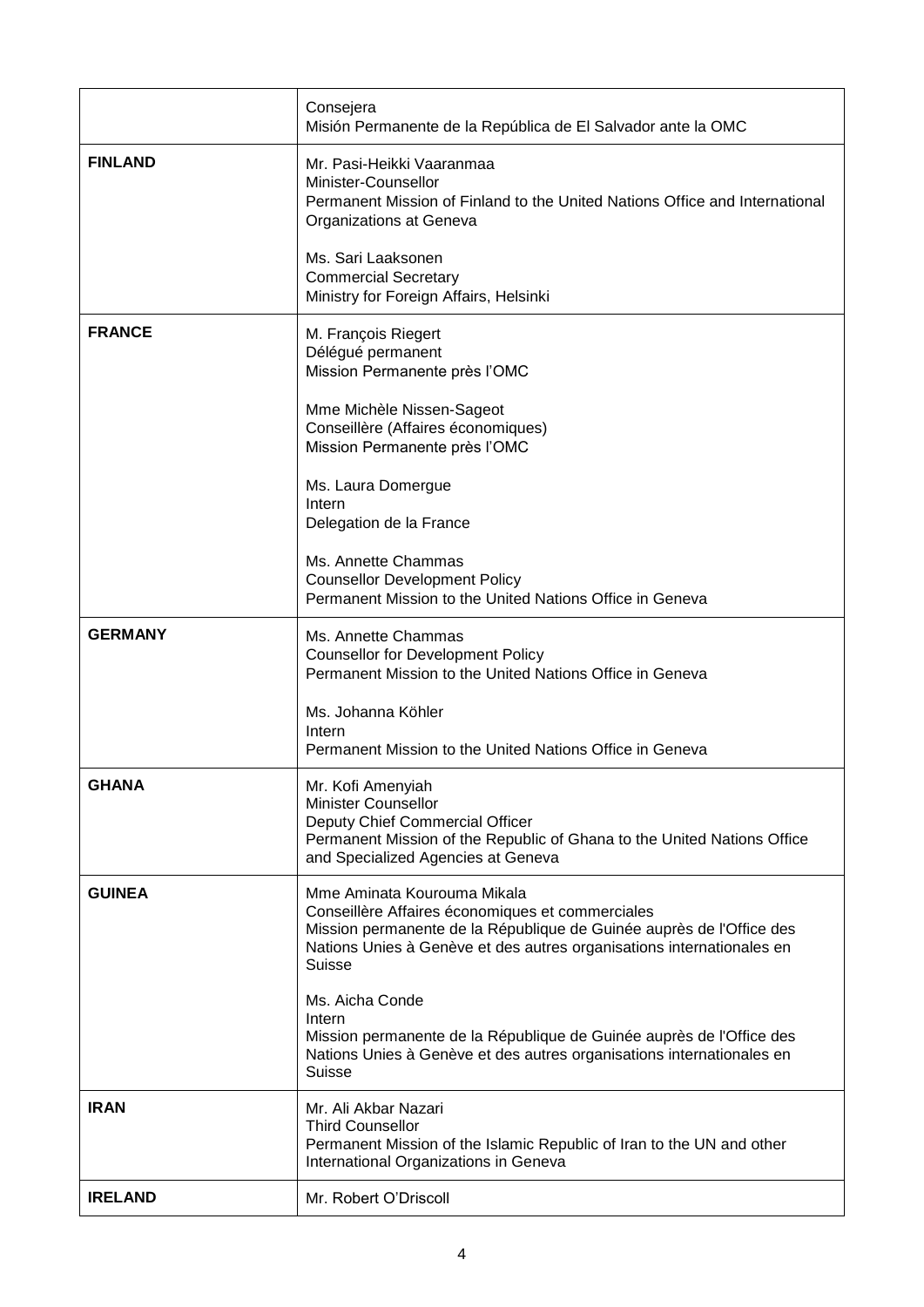|                                          | <b>Third Secretary</b><br><b>Multilateral Section</b><br>Irish Aid, Department of Foreign Affairs<br>Limerick, Ireland                                          |
|------------------------------------------|-----------------------------------------------------------------------------------------------------------------------------------------------------------------|
| <b>ITALY</b>                             | Mr. Nicola Faganello<br><b>First Counsellor</b><br>Permanent Mission of Italy to the United Nations Office and Other<br>International Organizations at Geneva   |
|                                          | Mr. Davide Alamari<br>Attaché                                                                                                                                   |
|                                          | Ms. Alessandra Giorgi<br>Intern                                                                                                                                 |
| <b>JAPAN</b>                             | Ms. Mihoko Saito<br>Advisor (Development, UNCTAD)<br>Permanent Mission of Japan to the United Nations Office and Other<br>International Organizations in Geneva |
| <b>JORDAN</b>                            | Mr. Zaher Al-Qatarneh<br><b>Economic Counsellor</b><br>Permanent Mission of the Hashemite Kingdom of Jordan to the United<br>Nations Office in Geneva           |
| <b>KAZAKHSTAN</b>                        | Ms. Zharkin Kakimzhanova<br>Counsellor<br>Permanent Mission of Kazakhstan                                                                                       |
| <b>KENYA</b>                             | Mr. Elijah B. Manyara<br><b>Minister Counsellor</b><br>Permanent Mission of Kenya to the United Nations Office In Geneva                                        |
|                                          | Mr. Simon Chacha Nyangi<br>Secretary, External Trade<br>Ministry of Trade Kenya                                                                                 |
| <b>KINGDOM OF SAUDI</b><br><b>ARABIA</b> | Mr. Samir Adham<br>Attaché Commercial<br>Kingdom of Saudi Arabia Commercial Attaché Office à Genéve                                                             |
|                                          | Mr. Nasir Hussain<br><b>Economic Researcher</b>                                                                                                                 |
|                                          | Mr. Sulaiman Hamad<br>Economist                                                                                                                                 |
|                                          | Mr. Olla Radwan<br>Office of commercial attaché                                                                                                                 |
| <b>KYRGYZ REPUBLIC</b>                   | H.E. Ms. Gulnara Iskakova<br>Ambassador<br>Permanent Representative to the UN & WTO                                                                             |
|                                          | Mr. Kuban Kabaev<br><b>First Secretary</b><br>Permanent Mission to the UN & Other International Organizationsin Geneva                                          |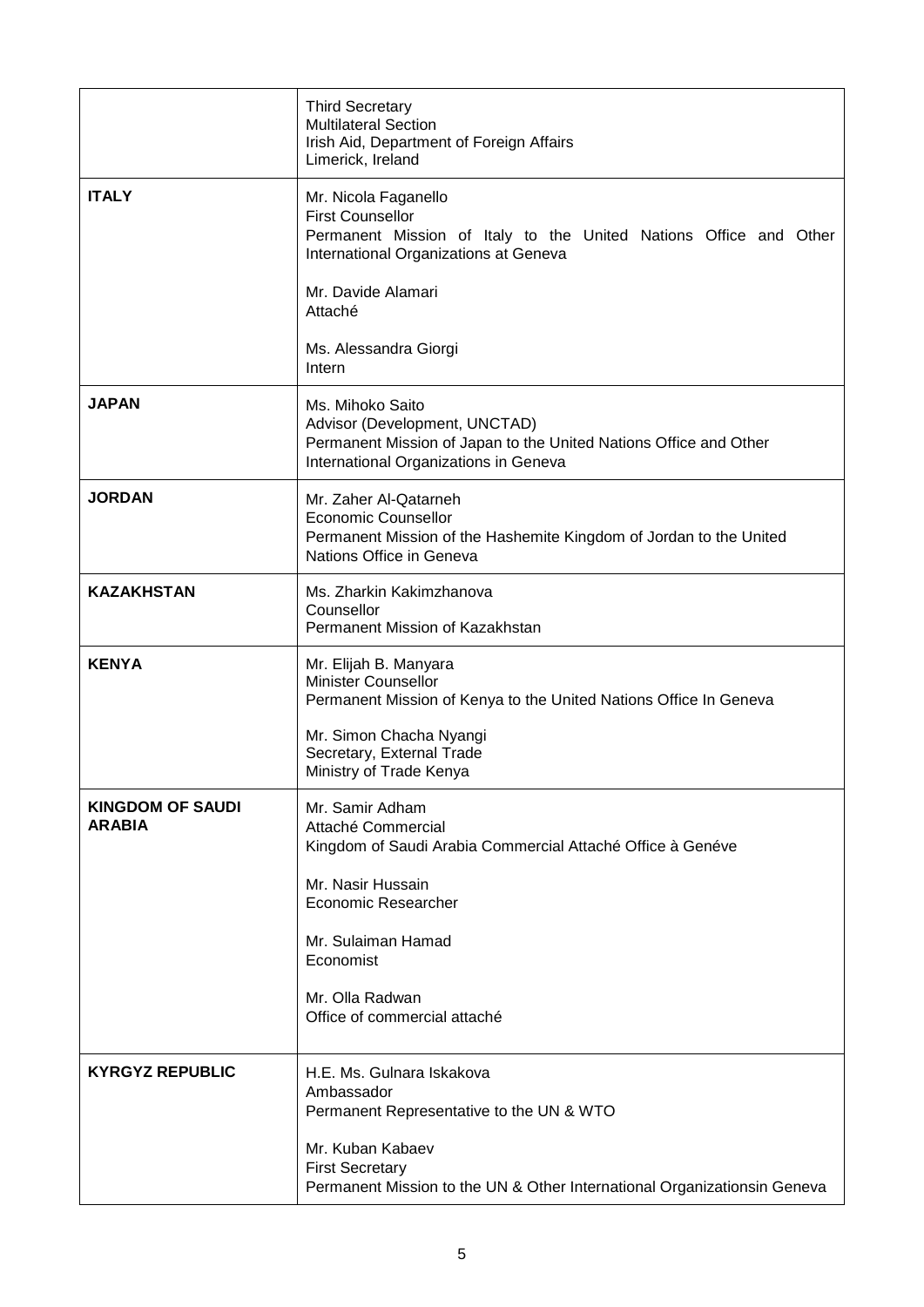| <b>MALAYSIA</b>   | Ms. Sumathi Balakrishnan<br>Counsellor<br>Permanent Mission of Malaysia to the WTO                                                                                         |
|-------------------|----------------------------------------------------------------------------------------------------------------------------------------------------------------------------|
| <b>MEXICO</b>     | H.E. Sr. Fernando de Mateo Venturini<br>Embajador<br>Representante Permanente<br>Misión Permanente de México ante la OMC                                                   |
|                   | Sr. Ulises Canchola Gutiérrez<br>Embajador<br>Misión Permanente ante la Oficina de las Naciones Unidas en Ginebra                                                          |
|                   | Sr. Fernando Javier Cruz Del Bosque<br>Director Ejecutivo de Proyectos de Cooperación Internacional<br>Promoción de Exportaciones, Pro México<br>Secretaria de Economía    |
|                   | Sr. Alejandro Saldívar Von Wuthenau<br>Consejero Comercial, ProMéxico en Bruselas<br>Secretaría de Economia                                                                |
|                   | Sr. Enrique Dominguez Lucero<br>Ministro para asuntos de agricultura<br>Misión Permanente ante los Organismos Internacionales con sede en<br>Ginebra                       |
|                   | Sra Judith Arrieta Munguía<br>Consejera<br>Misión Permanente ante la Oficina de las Naciones Unidas en Ginebra                                                             |
|                   | Sr. Ismael Ortiz Fernandez<br>Consejero<br>Misión Permanente ante la Organización Mundial del Comercio                                                                     |
|                   | Sr. Hugo Rodriguez Nicolat<br>Misión Permanente ante la Oficina de las Naciones Unidas en Ginebra                                                                          |
| <b>MOLDOVA</b>    | Mr. Alexei latco<br><b>First Secretary</b><br>Permanent Mission of the Republic of Moldova to the United Nations Office<br>and other International Organizations at Geneva |
| <b>MOROCCO</b>    | M. Anas Alami Hamedane<br>Conseiller (CNUCED - UNITAR)<br>Mission permanente du Royaume du Maroc auprès de l'Office des Nations<br>Unies à Genève                          |
| <b>MOZAMBIQUE</b> | Mme Olga Ø Munguambe<br><b>Commercial Counsellor</b><br>Permanent Mission of the Republic of Mozambique to the United Nations<br>Office at Geneva                          |
| <b>MYANMAR</b>    | H.E. Mr. Maung Wai<br>Ambassador<br>Permanent Representative to the WTO                                                                                                    |
|                   | Mr. Soe Myint Aung<br>Counsellor (WTO Affairs)                                                                                                                             |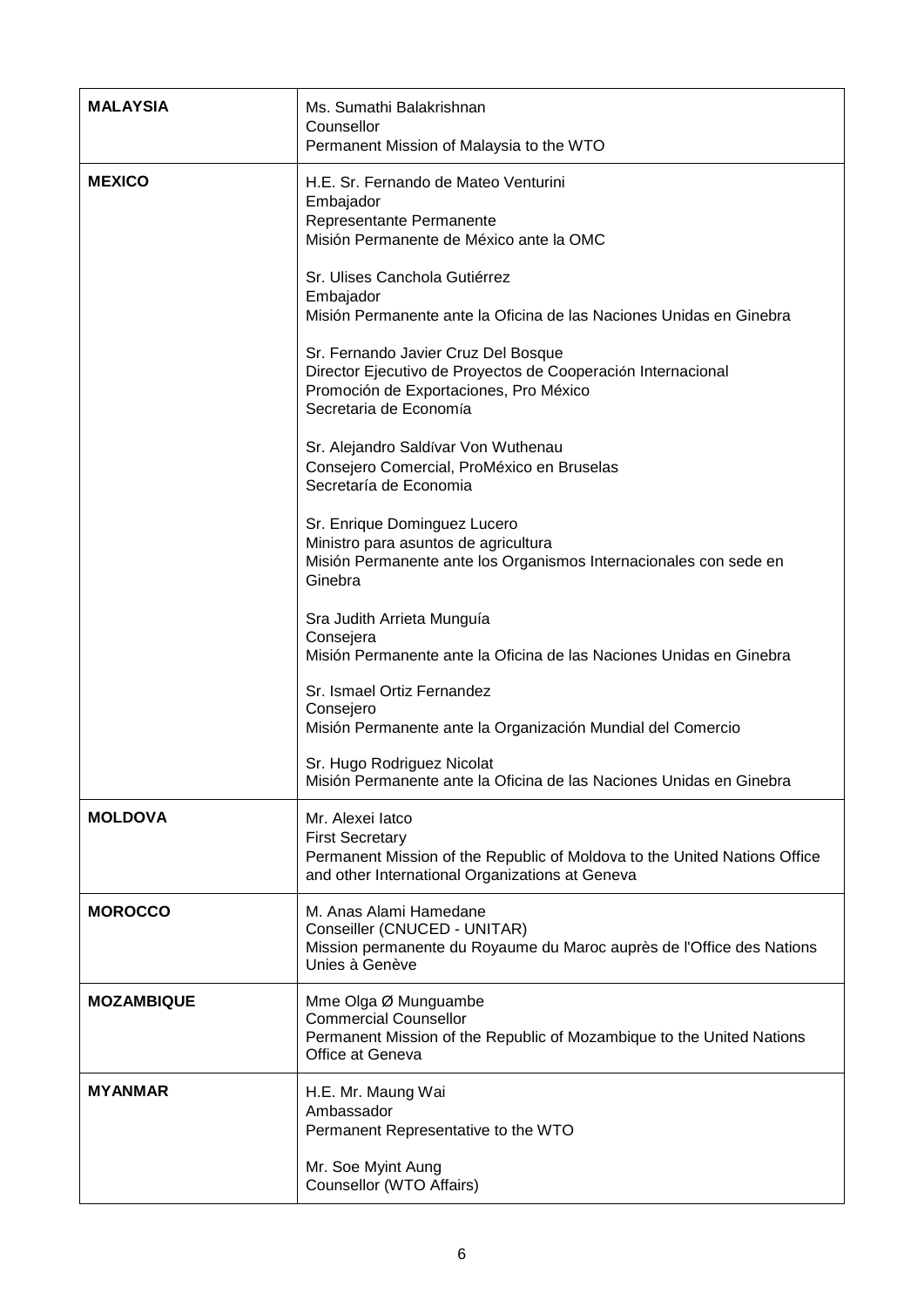|                  | Permanent Mission of Myanmar to the WTO                                                                                                                                                                            |
|------------------|--------------------------------------------------------------------------------------------------------------------------------------------------------------------------------------------------------------------|
|                  | Ms. Lynn Marlar Lwin                                                                                                                                                                                               |
|                  | Second Secretary<br>Permanent Mission of The Republic of the Union of Myanmar                                                                                                                                      |
| <b>NAMIBIA</b>   | Mr. Simon M. Maruta<br>Chargé d'Affaires                                                                                                                                                                           |
|                  | Mr. Kleopas Sirongo<br><b>Commercial Cousellor</b><br>Permanent Mission of Namibia to the WTO                                                                                                                      |
| <b>NEPAL</b>     | H.E. Mr. Shanker Das Bairagi<br>Ambassador<br>Permanent Representative to the WTO                                                                                                                                  |
|                  | Mr. Achyut Raj Sharma<br>Deputy Permanent Representative, Commerce<br>Permanent Mission of the Federal Democratic Republic of Nepal to the<br>United Nations Office and Other International Organization in Geneva |
|                  | Mr. Hari Prasad Odari<br>Second Secretary<br>Permanent Mission of the Federal Democratic Republic of Nepal to the<br>United Nations Office and Other International Organization in Geneva                          |
| THE NETHERLANDS  | Mr. Dick de Man<br>Deputy Managing Director<br>Centre for the Promotion of Imports from Developing Countries (CBI)<br>Ministry of Foreign Affairs, The Netherlands                                                 |
|                  | Mr. Taco Stoppels<br><b>Trade Counsellor</b><br>Permanent Representation of the Kingdom of the Netherlands to the United<br>Nations Office and other International Organizations in Geneva                         |
| <b>NICARAGUA</b> | Mr. Silvio Zambrana<br><b>Minister Counsellor</b><br>Misión Permanente de Nicaragua ante la Oficina de las Naciones Unidas en<br>Ginebra                                                                           |
|                  | Ms. Veronica Mendoza Vega<br>Intern<br>Permanent Mission to the WTO                                                                                                                                                |
| <b>NIGERIA</b>   | H.E. Mr. Y. F. Agah<br>Ambassador to the WTO, Geneva                                                                                                                                                               |
|                  | Mr. M. G. Buba<br><b>Senior Counsellor</b><br>Nigeria Trade Office to WTO, Geneva                                                                                                                                  |
|                  | Mr. D. S. Kigbu<br><b>Permanent Secretary</b><br>Federal Ministry of Trade and Investment, Abuja, Nigeria                                                                                                          |
|                  | Mr. A. A, Bala                                                                                                                                                                                                     |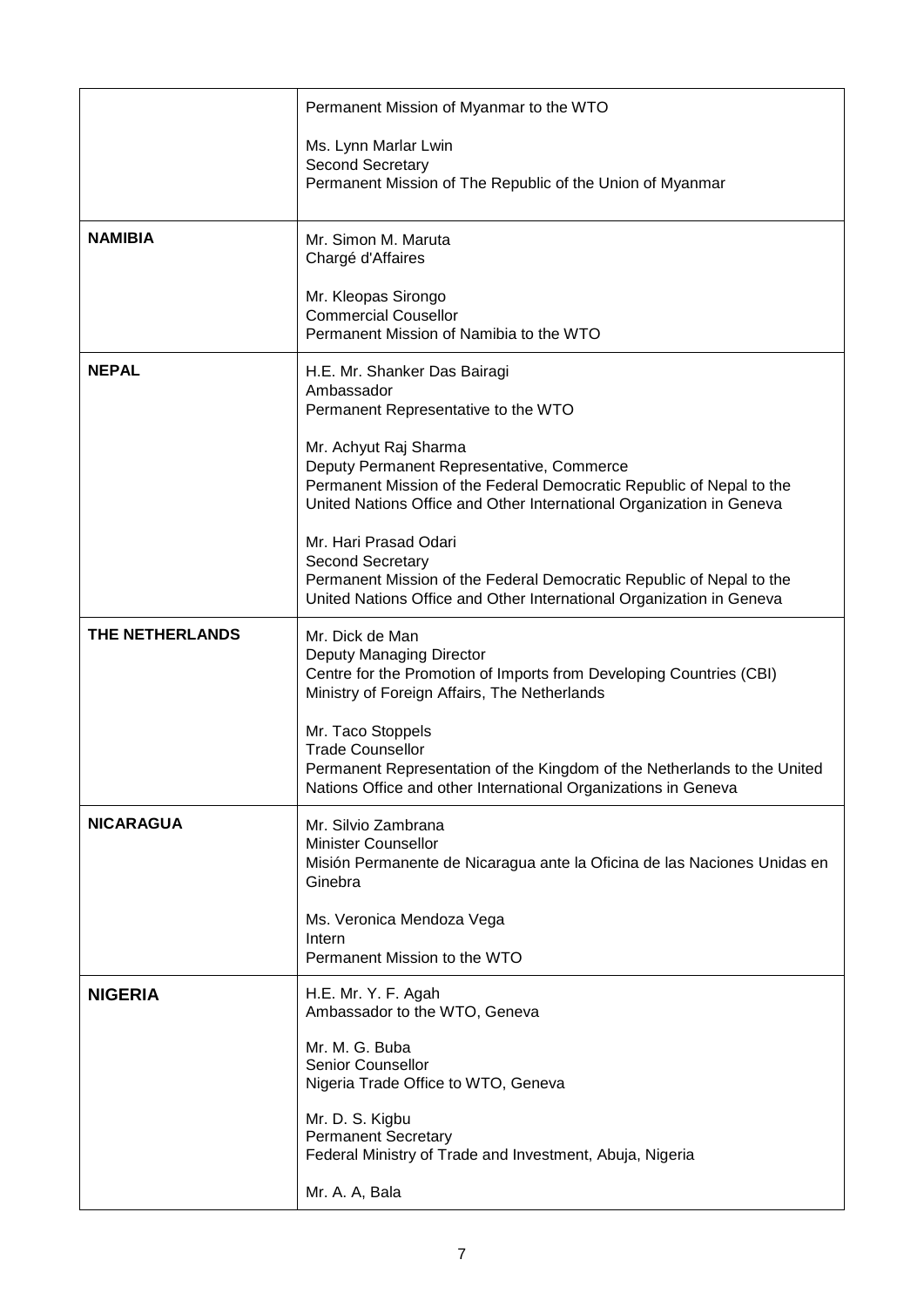|                           | S.A. to the Permanent Secretary<br>Federal Ministry of Trade and Investment, Abuja, Nigeria                                                                                                                                                                                                                                         |
|---------------------------|-------------------------------------------------------------------------------------------------------------------------------------------------------------------------------------------------------------------------------------------------------------------------------------------------------------------------------------|
| <b>NORWAY</b>             | Ms. Monica Nagelgaard<br>Deputy Permanent Representative<br>Permanent Mission of Norway to the World Trade Organization<br>Ms. Hege Hauglund<br>Trainee (Intern)<br>Permanent Mission of Norway to the World Trade Organization                                                                                                     |
| <b>OMAN</b>               | Ms. Beya Ben. Romdhane<br>Coordinator                                                                                                                                                                                                                                                                                               |
| <b>PANAMA</b>             | H.E. Mr. Alfredo Suescum<br>Ambassador<br>Permanent Representative<br>Misión Permanente de la República de Panamá ante la OMC                                                                                                                                                                                                       |
| <b>PARAGUAY</b>           | Ms. Marcia Espínola<br>Second Secretary<br>Misión Permanente del Paraguay ante la Oficina de las Naciones Unidas en<br>Ginebra                                                                                                                                                                                                      |
| <b>ROMANIA</b>            | Mr. Vasile Radu<br><b>Minister Counselor</b><br>Deputy Permanent Representative<br>Mission permanente de Roumanie auprès de l'Office des Nations Unies et<br>des institutions spécialisées à Genève                                                                                                                                 |
| <b>RUSSIAN FEDERATION</b> | Mr. Dmitry Lyakishev<br>Counsellor<br>Permanent Mission to the United Nations Office in Geneva<br>Mr. Efim Stroev<br><b>First Secretary</b><br>Permanent Mission to the United Nations Office in Geneva<br>Mr. E. Korovin<br><b>First Secretary</b><br>Permanent Mission to the United Nations Office in Geneva<br>Mr. B.Cherneriko |
|                           | <b>First Secretary</b><br>Ministry of Foreign Affairs<br>Kiev<br>Ms. Viktoria Kardash<br>Expert<br>Ministry of Economic Development                                                                                                                                                                                                 |
| <b>SENEGAL</b>            | Kiev<br>M. Mamour Niang<br><b>Premier Conseiller</b><br>Mission permanente de la République du Sénégal auprès de l'Office des<br><b>Nations Unies</b>                                                                                                                                                                               |
| <b>SEYCHELLES</b>         | Ms. Cillia Mangroo<br><b>Trade Attache</b>                                                                                                                                                                                                                                                                                          |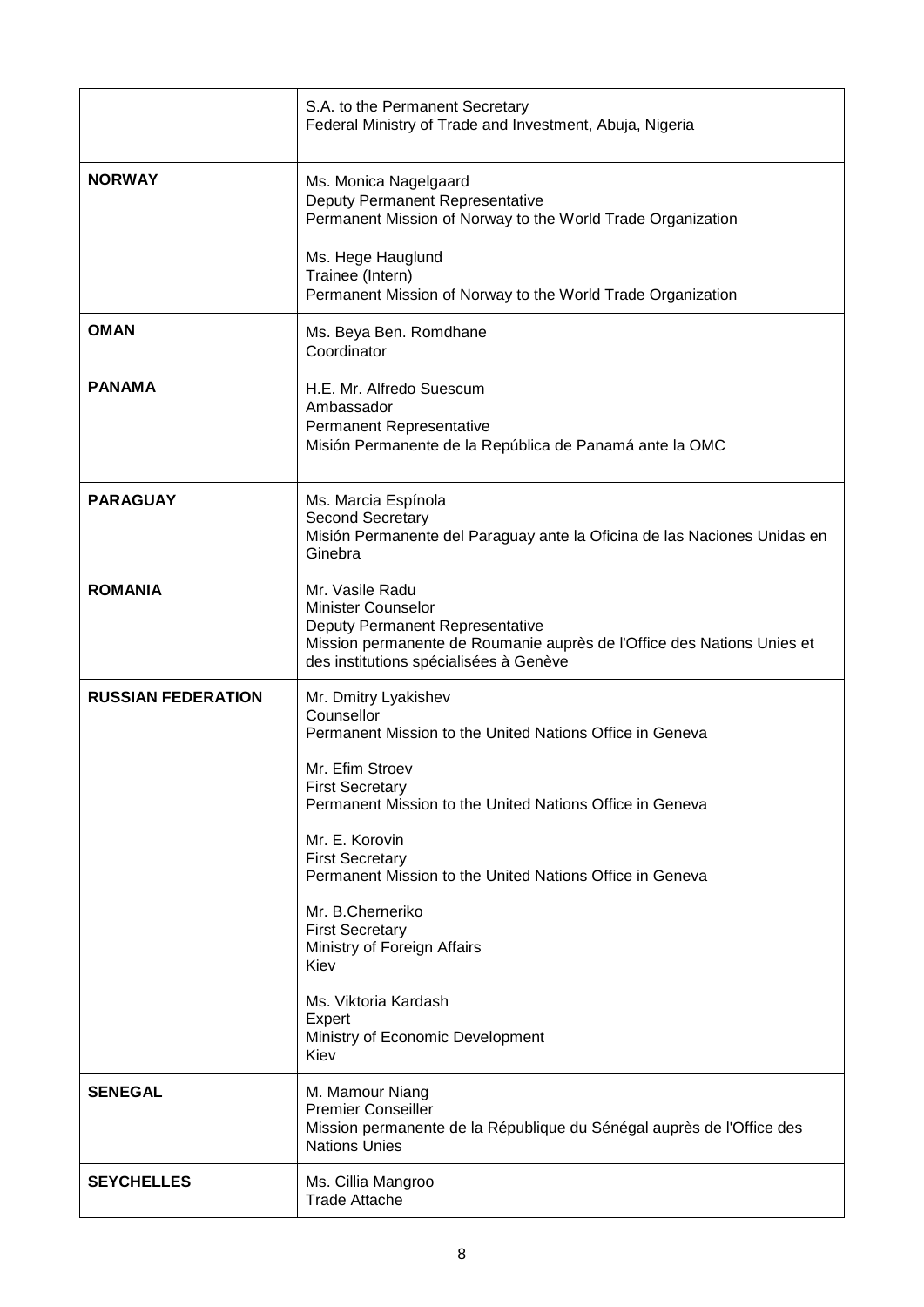|                            | <b>Embassy of Seychelles</b>                                                                                                                                                                                                                                                    |
|----------------------------|---------------------------------------------------------------------------------------------------------------------------------------------------------------------------------------------------------------------------------------------------------------------------------|
| <b>SLOVAK REPUBLIC</b>     | Mr. Julian Groch<br>Counsellor<br>Permanent Mission of the Slovak Republic to the United Nations and Other<br>International Organizations in Geneva                                                                                                                             |
| <b>SOLOMON ISLANDS</b>     | Ms. Faye Mose<br>Counsellor<br>Permannet Mission of Solomon Island to the United Nations Office and<br>International Organizations in Geneva<br>Mr. Barrett Salato<br>Intern Officer<br>Permannet Mission to UN & WTO & other International Organizations                       |
| <b>SOUTH AFRICA</b>        | Mr. Ephraim Mogashoa<br>Counsellor<br>Permanent Mission of the Republic of South African to the United Nations<br>Office and Other International Organizations at Geneva                                                                                                        |
| <b>SPAIN</b>               | Sra Susana de Ibarrondo<br>Consejera (Económicos y Comerciales)<br>misión Permanente ante la Oficina de las Naciones Unides en Ginebra                                                                                                                                          |
| <b>SWAZILAND</b>           | Ms. Jennifer Neves<br><b>First Secretary</b><br>Permanent Mission of the Kingdom of Swaziland to the United Nations Office<br>in Geneva                                                                                                                                         |
| <b>SWITZERLAND</b>         | Mme Irenka Krone-Germann<br>Responsable de programme<br>Promotion commerciale<br>Secrétariat d'Etat à l'économie (SECO)<br><b>Berne</b><br>Mme Anne de Chambrier<br>Responsable de programme<br>Promotion commerciale<br>Secrétariat d'Etat à l'économie (SECO)<br><b>Berne</b> |
|                            | Mr. Marc Wey<br>Chef<br>Permanent Mission of Switzerland to the WTO and the EFTA<br>Mme Livia Kunz<br>Stagiaire                                                                                                                                                                 |
|                            | Mission permanente près l'OMC et l'AELE                                                                                                                                                                                                                                         |
| <b>THAILAND</b>            | Mr. Sorayut Chasombat<br><b>Minister Counsellor</b><br>Permanent Mission of Thailand to the WTO                                                                                                                                                                                 |
| <b>TOGO</b>                | M. Mounto Agba<br>Deuxième secrétaire<br>Mission permanente de la République togolaise auprès de l'Office des<br>Nations Unies et des autres organisations internationales à Genève                                                                                             |
| <b>TRINIDAD AND TOBAGO</b> | Ms. Merlana Henry<br>Second Secretary                                                                                                                                                                                                                                           |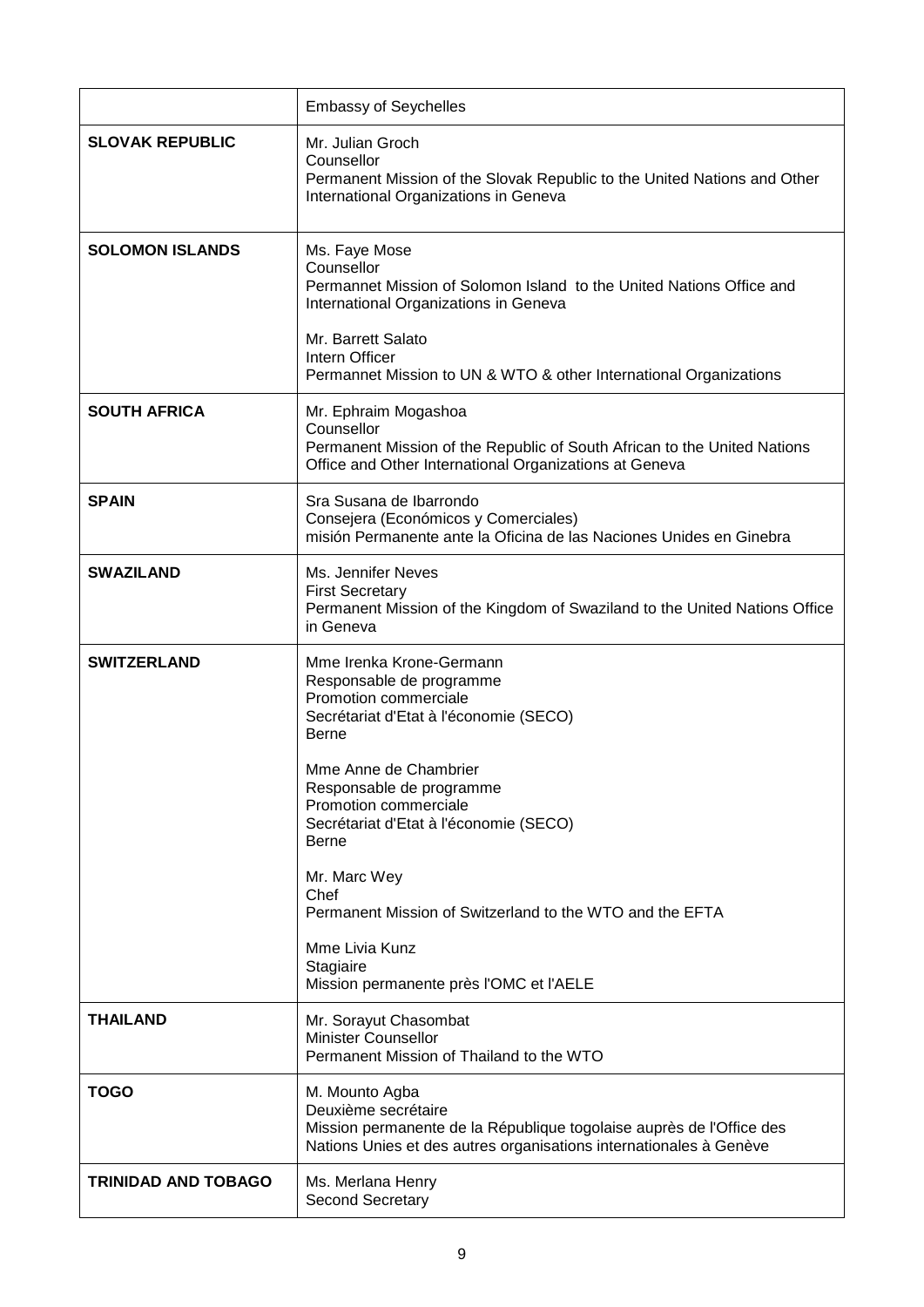|                             | Permanent Mission of the Republic of Trinidad and Tobago to the United<br>Nations Office at Geneva and Specialized Agencies in Europe                                    |
|-----------------------------|--------------------------------------------------------------------------------------------------------------------------------------------------------------------------|
|                             | Mr. Neville Alexander<br>Intern<br>Permanent Mission World Trade Organization                                                                                            |
|                             |                                                                                                                                                                          |
| <b>TUNISIA</b>              | Mr. Anouar Ben Youssef<br>Conseiller<br>Mission permanente de Tunisie auprès de l'Office des Nations Unies à<br>Genève et des institutions spécialisées en Suisse        |
| <b>TURKEY</b>               | Mr. Şahin Yaman<br><b>Chief Commercial Counselor</b><br>Mission of Turkey to the WTO                                                                                     |
| <b>UKRAINE</b>              | Ms. Yulija Munza<br>Attaché<br>Permanent Mission of Ukraine to the United Nations Office and Other<br>International Organizations in Geneva                              |
| <b>UNITED ARAB EMIRATES</b> | H.E. Mr. Abdullah AI Saleh<br>Undersecretary of the Ministry of Foreign Trade                                                                                            |
|                             | Mr. Badir Al Musharrekh<br>Director of the UAE Office to the WTO in Geneva                                                                                               |
|                             | Mr. Ahmed Njima<br>Expert<br>Permanent Mission of the United Arab Emirates to the United Nations in<br>Geneva                                                            |
| <b>UNITED KINGDOM</b>       | Mr. Philip Tissot<br>Deputy Permanent Representative<br>Permanent Mission of the United Kingdom to the United Nations and Other<br>International Organizations at Geneva |
| <b>UNITED STATES</b>        | Ms. Karen Glocer<br><b>Second Secretary</b><br>Permanent Mission, Geneva                                                                                                 |
|                             | Mr. William Christen<br>Attaché<br><b>USTR</b>                                                                                                                           |
| <b>URUGUAY</b>              | H.E. Sr. Francisco Pírez Gordillo<br>Embajador<br>Representante Permanente<br>Misión Permanente ante la OMC                                                              |
|                             | Mr. Leonardo Olivera<br>Secretary Foreign Service<br>Delegación Permanente de la República Oriental del Uruguay ante la OMC                                              |
| <b>ZAMBIA</b>               | Ms. Lillian Bwalya<br><b>First Secretary</b><br>Permanent Mission of Zambia to the United Nations Office and Other<br>International Organization in Geneva               |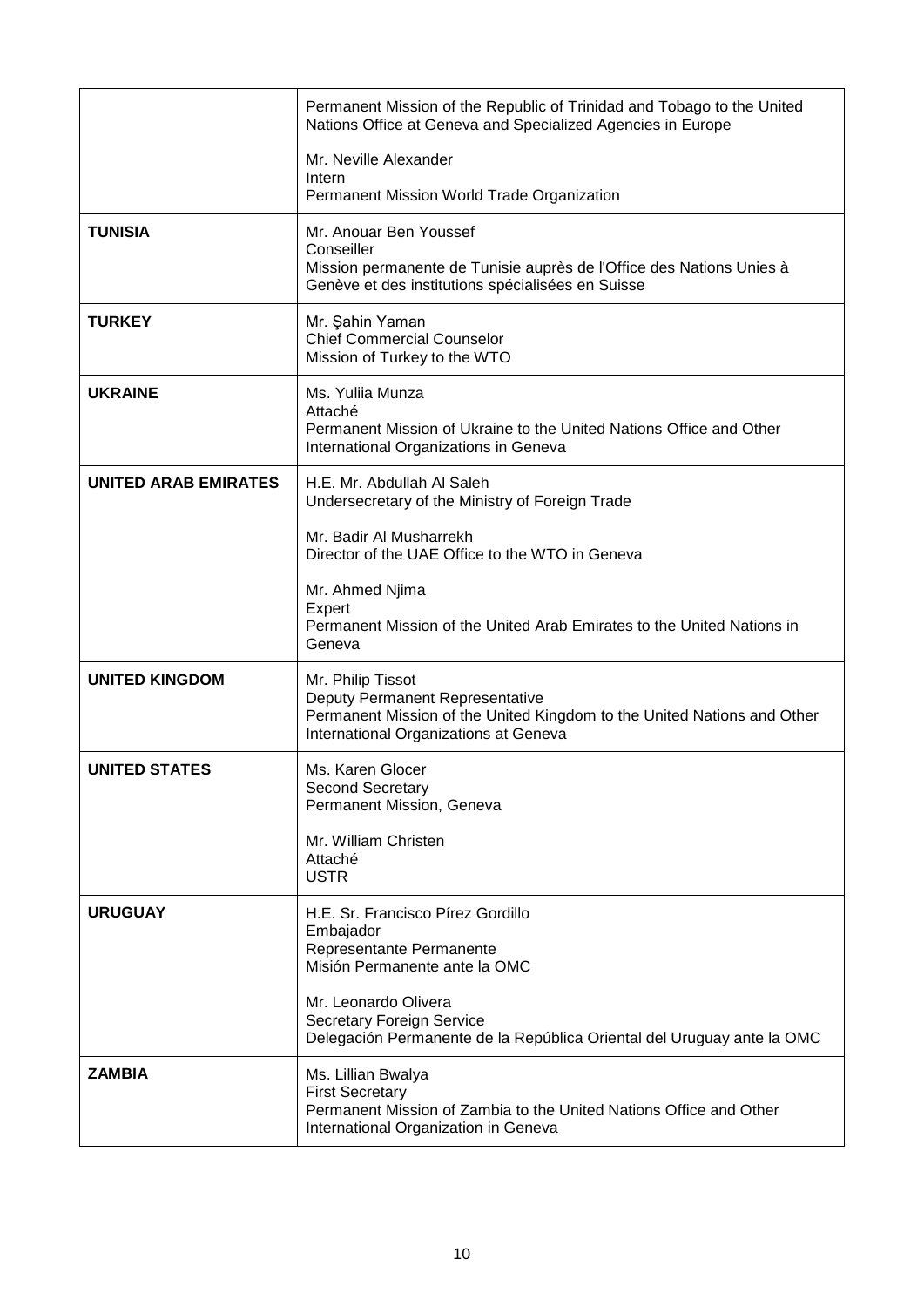| UNITED NATIONS BODIES AND PROGRAMMES                                                                         |                                                                                                                                                                                                                                                                                                |
|--------------------------------------------------------------------------------------------------------------|------------------------------------------------------------------------------------------------------------------------------------------------------------------------------------------------------------------------------------------------------------------------------------------------|
| UNITED NATIONS<br><b>CONFERENCE ON TRADE</b><br><b>AND DEVELOPMENT</b><br>(UNCTAD)                           | Mr. Supachai Panitchpakdi<br>Secretary-General                                                                                                                                                                                                                                                 |
| <b>OFFICE OF THE UNITED</b><br><b>NATIONS HIGH</b><br><b>COMMISSIONER FOR</b><br><b>HUMAN RIGHTS (OHCHR)</b> | Mr. Ayuush Bat-Erdene<br>Chief, Right to Development Section<br>Mr. Richard Lapper<br>Right to Development Section,<br>Development and Economic and Social Issues Branch                                                                                                                       |
| <b>INTERNATIONAL ORGANIZATIONS</b>                                                                           |                                                                                                                                                                                                                                                                                                |
| <b>INTERNATIONAL</b><br><b>ORGANIZATION FOR</b><br><b>STANDARDIZATION (ISO)</b>                              | Mr. Beer Budoo<br>Director Development & Training Services<br><b>ISO</b><br>Ms. Roswitha Franz<br>Project Manager<br>Development & Training Services<br><b>ISO</b><br>Mr. Marc Niederberger<br><b>Quality Programme Coordinator</b><br><b>ISO</b>                                              |
| <b>WORLD TRADE</b><br><b>ORGANIZATION (WTO)</b>                                                              | Mr. Pascal Lamy<br>Director-General<br>Mr. Willie Chatsika<br>Counsellor<br>Institute for Training and Technical Cooperation<br>Mr. Michael Anthony<br>Intern, Information and External Relations Division<br>Mr. Said El Hachimi<br>Counsellor<br>Information and External Relations Division |

| <b>INTERGOVERNMENTAL ORGANIZATIONS</b>                                   |                                                                                                                                                                                                                                                                                  |
|--------------------------------------------------------------------------|----------------------------------------------------------------------------------------------------------------------------------------------------------------------------------------------------------------------------------------------------------------------------------|
| <b>AFRICAN, CARIBBEAN</b><br>AND PACIFIC GROUP OF<br><b>STATES (ACP)</b> | H.E. Mr. Marwa Joel Kisiri<br>Ambassador/ Head of ACP Geneva Office<br>Mr. Felix Maonera<br>Deputy Head of ACP Geneva Office<br>Ms. Aminata Sy Diallo<br><b>ACP/FES Intern</b><br>Mr. Ronny G. Mutethia<br><b>ACP/WTO Intern</b><br>Ms. Elida K. Mkenge<br><b>ACP/WTO Intern</b> |
| <b>AFRICAN UNION</b>                                                     | Mr. Faouzi Gsouma<br><b>Trade Policy Officer</b>                                                                                                                                                                                                                                 |